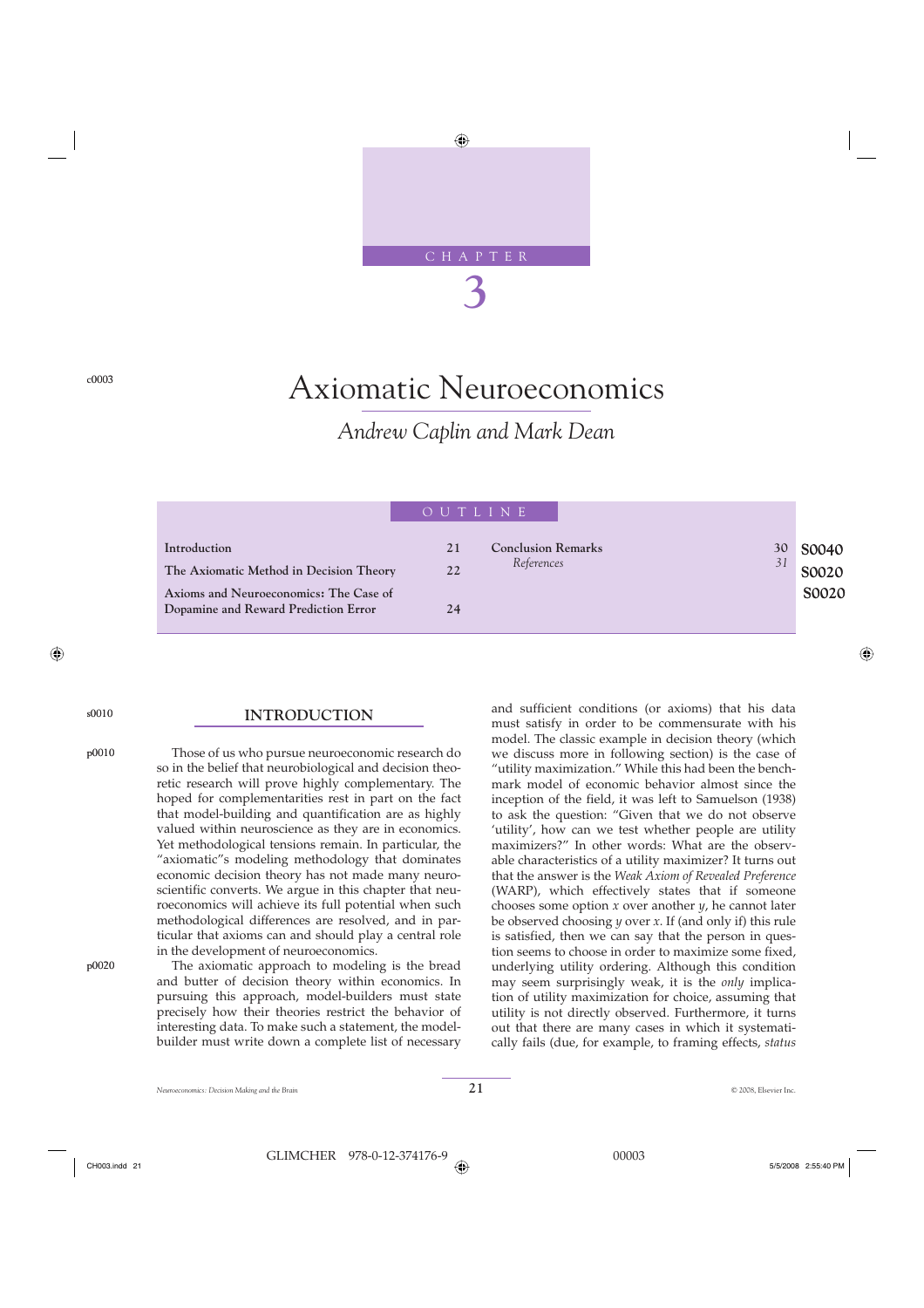## **22** 3. AXIOMATIC NEUROECONOMICS

*quo* bias or "preference reversals"). In the wake of this pivotal insight, the axiomatic approach has been successfully used within economics to characterize and test other theories which share with utility maximization that they involve "latent" variables (those which are not directly observable).

p0030

 It is our belief that axiomatic modeling techniques will prove to be as valuable to neuroeconomics as they are in economics. As with utility, most of the forces under study in neuroeconomics are not subject to direct empirical identification, but are rather best defined in relation to their implications for particular neurological data. Axioms are unique in the precision and discipline that they bring to debates concerning such latent forces, in that they capture *exactly* what they imply for a particular data set – no more and no less. Moreover, they capture the main characteristics of a model in a non-parametric way, thus removing the need for "spurious precision" in relating latent variables to observables – as well as the need for the many free parameters found in a typical neurobiological model. An axiomatic approach also fixes the meaning of latent variables by defining them relative to the observable variables of interest. This removes the need for auxiliary models, connecting these latent variables to some other observable in the outside world. In the third section of this chapter, we illustrate our case with the neurobiological/neuroeconomic question of whether or not dopamine encodes a "reward prediction error" (Caplin and Dean, 2008a; Caplin et al., 2008a). We show the value of an axiomatic model in identifying the latent variables *rewards* and *beliefs* in terms of their impact on dopaminergic responses, just as revealed-preference theory identifies utility maximization relative to its impact on choice.

 Note that we see the use of axiomatic methods not as an end in and of itself, but rather as a guide to drive experimentation in the most progressive possible directions. Not only do good axiomatic models immediately suggest experimental tests; they also lend themselves to a "nested" technique of modeling and experimentation, in which successively richer versions of the same model can be tested one step at a time. Ideally, this creates rapid feedback between model and experiment, as refinements are made in the face of experimental confirmation, and adjustments in the face of critical contrary evidence. This nested modeling technique results in a shared sense of the challenges that stand in the path of theoretical and empirical understanding. One reason that this approach has proven so fruitful in economics is that our theories are very far from complete in their predictive power. There is little or no hope of constructing a simple theory that will adequately summarize all relevant phenomena; systematic errors are p0040

all but inevitable. The axiomatic method adds particular discipline to the process of sorting between such theories. In essence, the key to a successful axiomatic agenda involves maintaining a close connection between theoretical constructs and empirically observable phenomena.

 Overall, axiomatic modeling techniques strike us as an intensely practical weapon in the neuroscientific arsenal. We are driven to them by a desire to find good testing protocols for neuroeconomic models, rather than by a slavish devotion to mathematical purity. In addition to operationalizing intuitions, axioms allow the capture of important ideas in a non-parametric way, removing the need for overly specific instantiations, whose (all but inevitable) ultimate rejection leaves open the possibility that the intuitive essence of the model can be retained if only a better-fitting alternative can be found in the same model class. By boiling a model down to a list of necessary and sufficient conditions, axioms allow identification of definitive tests. With the implied focus on essentials and with extraneous parametric assumptions removed from the model, failure to satisfy the axioms implies unequivocally that the model has problems which go far deeper than a particular functional form or set of parameter values. The rest of this essay illustrates these points. In the following section, we discuss briefly the success that the axiomatic method has had within economics. We then discuss some of our own work in applying the same methodology to a neurobiological/ neuroeconomic question: whether or not dopamine encodes a "reward prediction error." We conclude by outlining some next steps in the axiomatic agenda in neuroscience.

## **THE AXIOMATIC METHOD IN DECISION THEORY**

 Within decision theory, axiomatic methods have been instrumental to progress. It is our contention that neuroeconomic applications of this approach are highly promising, for almost exactly the same reasons that they have proven so fruitful in economics. In essence, the key to a successful axiomatic agenda involves maintaining a close connection between theoretical constructs and empirically observable phenomena. A quick review of doctrinal history highlights the possible relevance of these techniques for neuroeconomics.

 In general, the starting point for an axiomatic theory in economics has been an area in which strong intuitions about the root causes of behavior are brought to play, and in which questions arise concerning how

p0060

s0020

⊕

p0070

I. NEOCLASSICAL ECONOMIC APPROACHES TO THE BRAIN

GLIMCHER 978-0-12-374176-9 00003

p0050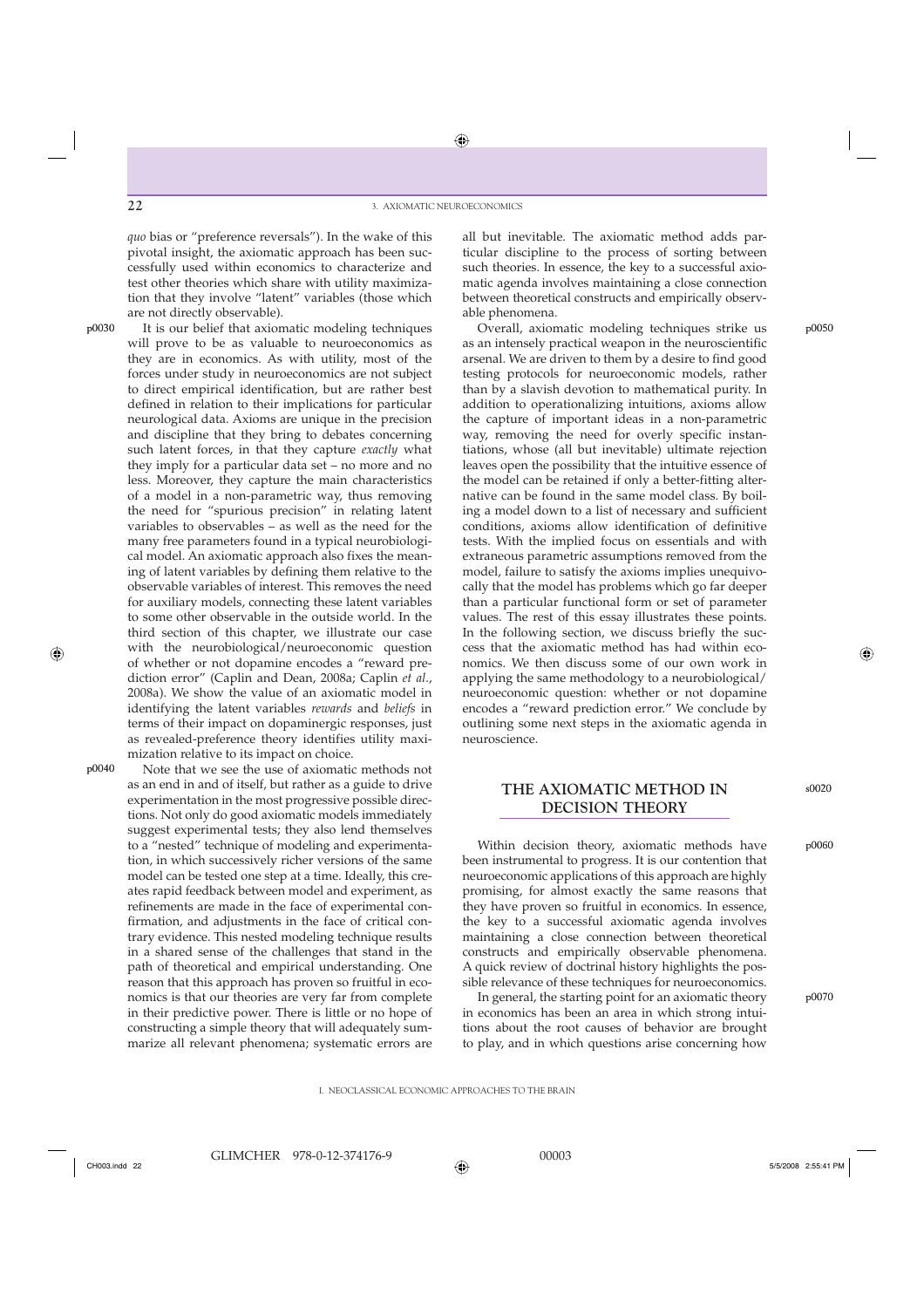⊕

these intuitive causes are reflected in observables. This interplay between theory and data was evident from the first crucial appearance of axiomatic methods in economics: the revealed preference theory initiated by Paul Samuelson.

p0080

 The debate which gave birth to the revealedpreference approach, and so axiomatic modeling within economics, goes back to the beginning of economic thought, and the question of what determines observed market prices. The notion of "use value," or the intrinsic value of a good, was central in early economics, with debates focusing on how this related to prices. The high price of diamonds, which seem to have low use value, relative to water, which is necessary for sustaining life, was seen as a source of great embarrassment for proponents of the idea that prices reflected subjective evaluations of the relative importance of commodities. Understanding of the connection between this early notion of "utility" and prices was revolutionized when marginal logic was introduced into economics in the late nineteenth century. It was argued that prices reflect marginal, not total, utilities (i.e. the incremental utility of owning an additional unit of a commodity), and that marginal utility fell as more of a commodity became available. Water is abundant, making marginal units of low value. However, if water were to be really scarce, its market value would increase tremendously to reflect the corresponding increase in marginal utility. Thus, if water were as scarce as diamonds, it would be far more valuable.

p0090

 There were two quite different responses to this theoretical breakthrough, one of which led to a long philosophical debate that has left little mark on the profession, and the other of which produced the most fundamental axiomatic model in choice theory. The philosophical response was produced by those who wanted to dive more fully into the sources and nature of utility, and whether or not it really diminished at the margin, and what form of "hedonometer" could be used to measure it. It could be argued that the form of utility offered by diamonds is fundamentally different than that offered by water: diamonds may be of value in part because of their scarcity, while water is wanted for survival. We could further reflect philosophically on how well justified was each such source of utility, how it related to well-being, and why it might or might not decrease at the margin. The alternative, axiomatic response resulted when those of a logical bent strove to strip utility theory of inessential elements, beginning with Pareto's observation that the utility construct was so flexible that the concept that it diminished at the margin was meaningless: the only legitimate comparisons, he argued, involve better than, worse than, and indifferent to – information

that could be captured in an ordinal preference ranking. (An "ordinal" relation is one which includes only information on the ranking of different alternatives, as opposed to a "cardinal" relation which contains information about *how much* better one alternative is than another.) This observation made the task of finding "the" measurable counterpart to utility seem inherently hopeless, and it was this that provoked Paul Samuelson to pose the fundamental question concerning revealed preference that lies at the heart of modern decision theory.

 Samuelson noted that the information on prefer-p0100 ences on which Pareto proposed building choice theory was no more subject to direct observation than were the utility functions that were being sought by his precursors: neither preferences or utilities are directly observable. In fact, the entire content of utility maximization theory seemed purely intuitive, and Samuelson remarked that there had been no thought given to how this intuitive concept would be expected to play out in observed choices. His advance was to pose the pivotal question precisely: if decisionmakers are making choices in order to maximize *some* utility function (which we cannot see), what rules do they have to obey in their behavior? If the theory of utility maximization had been shown to have no observable implications for choice data, Samuelson would have declared the concept vacuous.

 In a methodological achievement of the first order, p0110 it was shown by Samuelson and others that there are indeed implied restrictions, identified precisely by the Weak Axiom of Revealed Preference. In the simplest of cases, the axiom states essentially that if I see you choose some object *x* over another object *y*, I cannot in some other experiment see you choose *y* over *x* . The broader idea is clear. This *revealed preference* (Samuelson favored "revealed chosen") methodology calls for theory to be tied closely to observation: utility maximization is defined only in relation to the observable of interest – in this case, choice. There is no need for additional, auxiliary assumptions which tie utility to other observables (such as "amount of food" or "softness of pillow"). Furthermore, the approach gives insights into the limits of the concept of utility. As utility only represents choice, it is only defined in the sense that it represents an ordering over objects: it does not provide any cardinal information. In other words, any utility function which preserves the same ordering will represent choice just as well; we can take all utility values and double them, add 5 to them, or take logs of them, and they will all represent the same information. It is for this reason that the concept of utility diminishing at the margin is meaningless: for any utility function which shows diminishing

I. NEOCLASSICAL ECONOMIC APPROACHES TO THE BRAIN

⊕

GLIMCHER 978-0-12-374176-9 ( $\bigoplus$ CH003.indd 23 **Holden 23** S55/2008 2:55:41 PM  $\langle \spadesuit \rangle$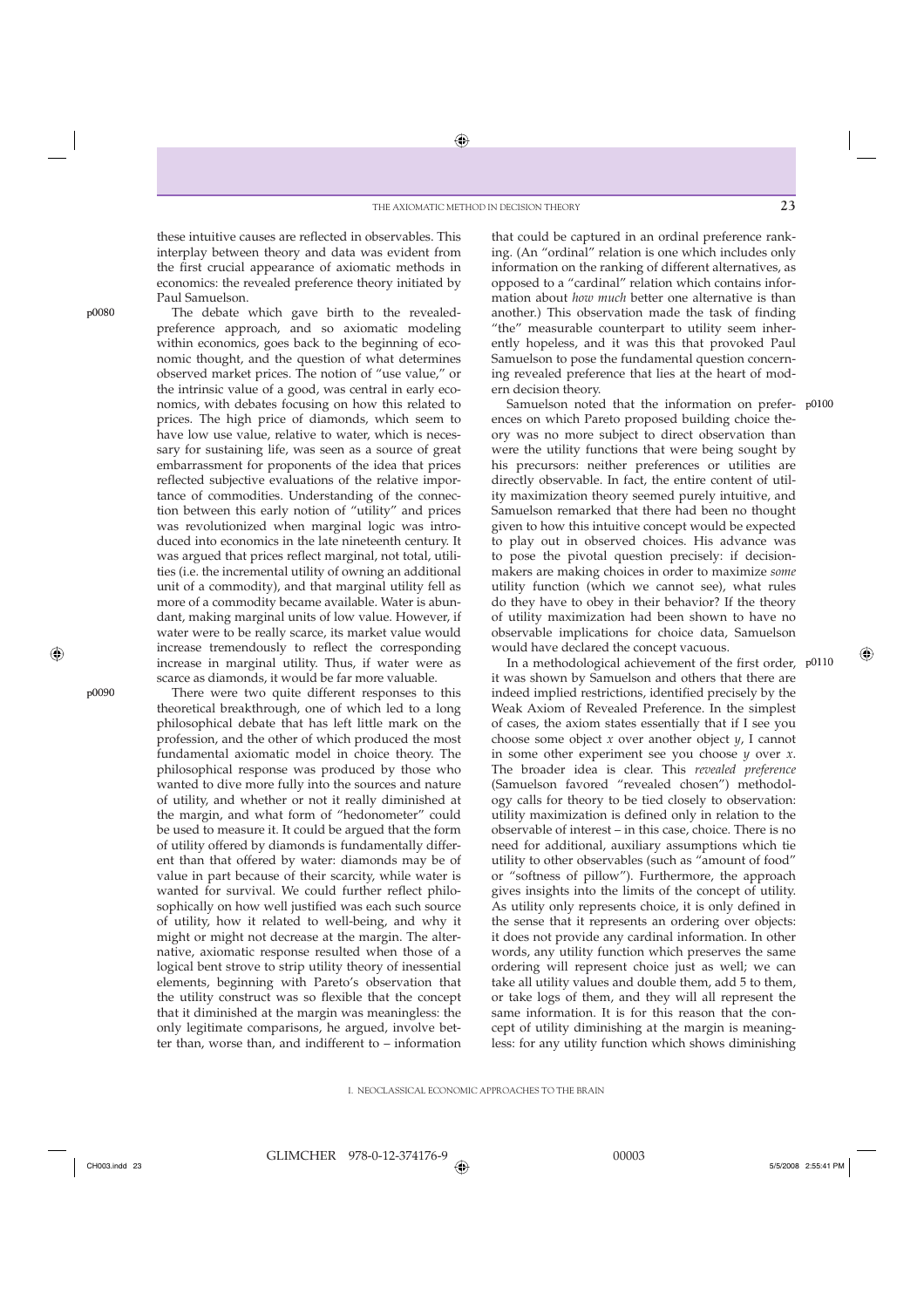#### **24** 3. AXIOMATIC NEUROECONOMICS

marginal utility we can find another one with increasing marginal utility which represents choice just as well. (What is meaningful is whether the rate at which a decision-maker will trade one good off against another – the marginal rate of substitution – is increasing or decreasing.)

 To understand how best to apply the axiomatic methodology, note that Samuelson was looking to operationalize the concept of utility maximization, which has strong intuitive appeal. Having done so, the resulting research agenda is very progressive. The researcher is led to exploring the applicability of a particular restriction on choice data. Where this restriction is met, we can advance looking for specializations of the utility function. Where this restriction is not met, we are directed to look for the new factors that are at play that by definition cannot be covered by the theory of utility maximization. After 150 years of verbal jousting, revealed preference theory put to an end all discussion of the purview of standard utility theory and moreover suggested a progressive research program for moving beyond this theory in cases in which it is contradicted. Ironically, it has taken economists more than 60 years to follow up on this remarkable breakthrough and start to characterize choice behaviors associated with non-maximizing theories. p0120 p0130

⊕

 The area of economics in which the interplay between axiomatic theories and empirical findings has been most fruitful is that of decision-making under uncertainty. The critical step in axiomatizing this set of choices was taken by von Neumann and Morgenstern (1944), who showed that a "natural" method of ranking lotteries according to the expected value of a fixed reward function (obtained by multiplying the probability of obtaining each outcome with the reward associated with that outcome) rests on the highly intuitive substitution, or independence axiom. This states that if some lottery  $p$  is preferred to another lottery  $q$ , then the weighted average of *p* with a third lottery *r* must be preferred to the same weighting of *q* with *r* . (Note that economists conceptualize choice between risky alternatives as a choice between lotteries. Each lottery is identified with a probability distribution over possible final outcomes. Such a lottery may specify, for example, a 50% chance of ending up with \$100 and a 50% chance of ending up with \$50.)

 This theory naturally inspired specializations for particular applications as well as qualitative criticisms. Among the former are the theory of risk aversion (Pratt, 1964), and asset pricing (Lucas, 1971), which now dominate financial theory. Among the latter are such behaviors as those uncovered by Allais (1953), Ellsberg (1961), Kahneman and Tversky (1973), and various forms of information-seeking or information-averse behavior. p0140

These have themselves inspired new models, with those that have themselves been axiomatized having a particularly strong claim to theoretical attention, such as the models of ambiguity aversion (Schmeidler, 1982; Gilboa and Schmeidler, 1989), disappointment aversion (Gul, 1991), rank-dependent expected utility (Quiggin, 1982), and preferences over the date of resolution of uncertainty (Kreps and Porteus, 1979).

 The interaction between theory and experimentation has been harmonious due in large part to the intellectual discipline that the axiomatic methodology imposes. Theory and experimentation ideally advance in a harmonious manner, with neither getting too far ahead of the other. Moreover, as stressed recently by Gul and Pesendorfer (2008), axiomatic methods can be used to discipline the introduction of new psychological constructs, such as anxiety, self-control, and boundedly rational heuristics, into the economic cannon. Rather than simply naming these variables in a model and exploring implications, the axiomatic method calls first for consideration of precisely how their inclusion impacts observations of some data set (albeit an idealized data set). If their inclusion does not expand the range of predicted behaviors, they are not seen as "earning their keep." If they do increase the range of predictions, then questions can be posed concerning when and where such observations are particularly likely. This can then be translated into the language of "latent variables." Thus, the axiomatic method can be employed to ensure that any new latent variable adds new empirical predictions that had proven hard to rationalize in its absence. The axiomatic method does not call for the abandonment of common sense. After all, we can provide many axiomatizations of the same behavior involving quite different latent variables, and an esthetic sense is used in selecting among such axiomatizations. Yet anyone who wishes formally to reject one equivalent axiomatization over another must identify a richer setting in which they have distinct behavioral implications.

### **AXIOMS AND NEUROECONOMICS: THE CASE OF DOPAMINE AND REWARD PREDICTION ERROR**  s0030

 Among the parent disciplines of neuroscience in general are physics, chemistry, biology, and psychology. Quantitative modeling abounds in the physical sciences, and this is mirrored in various areas of neuroscience, such as in the field of vision. Yet there remain many psychological constructs relating to motivation, cognitions, construal, salience, emotions, and hedonia,

I. NEOCLASSICAL ECONOMIC APPROACHES TO THE BRAIN

GLIMCHER 978-0-12-374176-9 00003

p0160

p0150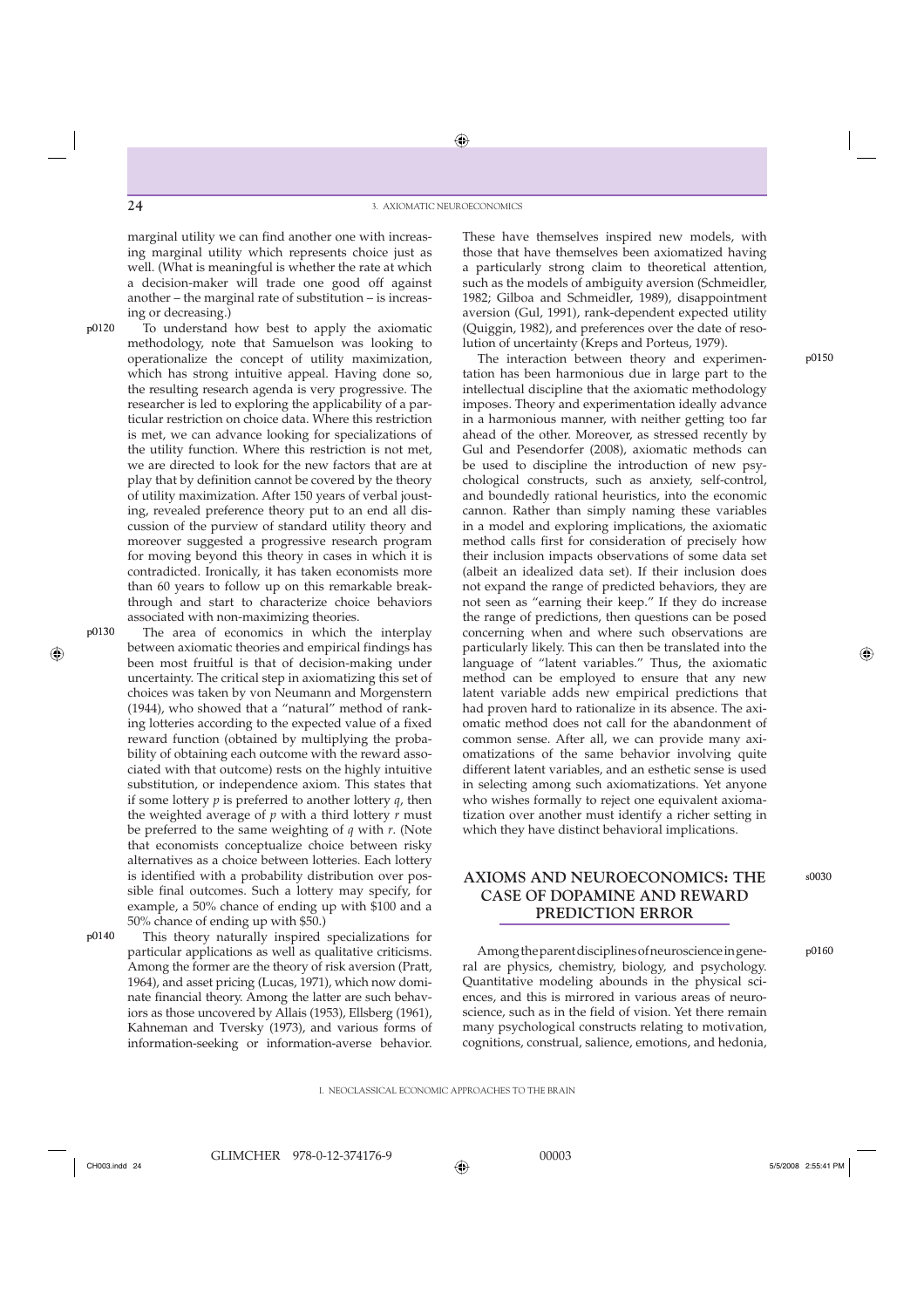#### AXIOMS AND NEUROECONOMICS: THE CASE OF DOPAMINE AND REWARD PREDICTION ERROR

⊕

that, while subject to powerful intuition, continue to elude quantification.

p0170

 An element shared by the disciplines out of which neuroscience has evolved is that axiomatic methods either have been entirely neglected, or are seen as having contributed little to scientific progress. In particular axiomatic methods have earned something of a bad name in psychological theory, in which their use has not been associated with a progressive interaction between theory and data. Within the physical sciences, the data are so rich and precise that axioms have typically been inessential to progress. However, we believe that neuroeconomics is characterized by the same combination of conditions that made the axiomatic method fruitful within economics. Intuition is best gained by working with concepts such as "reward," "expectations," "regret," and so on, but the exact relation of these concepts to observables needs to be made more precise. It is the axiomatic method that allows translation of these intuitive notions into *observable* implications in as clear and general a manner as possible.

 We illustrate our case with respect to the neurotransmitter dopamine. The *reward prediction error* model (RPE) is the most well-developed model of dopaminergic function, and is based on such intuitive concepts as rewards and beliefs (i.e., expectations of the reward that is likely to be obtained in a particular circumstance). Yet, as in the case of utility theory, these are not directly observable. Commodities and events do not come with readily observable "reward" numbers attached. Neither are beliefs subject to direct external verification. Rather, both are latent variables whose existence and properties must be inferred from a theory fit to an experimental data set. The natural questions in terms of an axiomatic agenda are analogous to those posed in early revealed-preference theory: what is the ideal data set on which to test the RPE model, and how does the model restrict the resulting observations? If there are no restrictions, then the theory is vacuous. If there are restrictions, are the resulting predictions verified? If so, is it possible to develop further specializations of the theory that are informative on various auxiliary hypotheses? If not, to what extent can these be overcome by introducing particular alternative theories of dopaminergic function? This is precisely the agenda that we have taken up (Caplin and Dean, 2008b; Caplin et al., 2008a), and to which we now turn.

 A sequence of early experiments initially led neuroscientists to the conclusion that dopamine played a crucial role in behavior by mediating "reward." Essentially, the idea was that dopamine converted experiences into a common scale of "reward" and that

p0190

animals (and, by extension, people) made choices in order to maximize this reward (see, for example, Olds and Milner, 1954; Kiyatkin and Gratton, 1994; see also Gardner and David, 1999, for a review). The simple hypothesis of "dopamine as reward" was spectacularly disproved by a sequence of experiments highlighting the role of *beliefs* in modulating dopamine activity: whether or not dopamine responds to a particular reward depends on whether or not this reward was *expected*. This result was first shown by Schultz and colleagues (Schultz et al., 1993; Mirenowicz and Schultz, (1994). The latter study measured the activity of dopaminergic neurons in a thirsty monkey as it learned to associate a tone with the receipt of fruit juice a small amount of time later. Initially (i.e., before the animal had learned to associate the tone with the juice), dopamine neurons fired in response to the *juice* but not the *tone* . However, once the monkey had learned that the tone predicted the arrival of juice, then dopamine responded to the tone, but now did *not* respond to the juice. Moreover, once learning had taken place, if the tone was played but the monkey did not receive the juice, then there was a "pause" or drop in the background level of dopamine activity when the juice was expected.

**25**

 These dramatic findings concerning the apparent p0200 role of information about rewards in mediating the release of dopamine led many neuroscientists to abandon the hedonic theory of dopamine in favor of the RPE hypothesis: that dopamine responds to the difference between how "rewarding" an event is and how rewarding it was expected to be. (The above discussion makes it clear that reward is used in a somewhat unusual way. In fact, what dopamine is hypothesized to respond to is effectively unexpected changes in lifetime "reward:" dopamine responds to the bell not because the bell itself is rewarding, but because it indicates an increased probability of future reward. We will return to this issue in the following section.) One reason that this theory has generated so much interest is that a reward prediction error of this type is a key algorithmic component of reward prediction error models of learning: such a signal is used to update the value attached to different actions. This has led to the further hypothesis that dopamine forms part of a reinforcement learning system which drives behavior (see, for example, Schultz et al., 1997).

 The RPE hypothesis is clearly interesting to both p0210 neuroscientists and economists. For neuroscientists, it offers the possibility of understanding at a neuronal level a key algorithmic component of the machinery that governs decision-making. For economists, it offers the opportunity to directly observe beliefs, as well as further develop our models of choice and learning.

I. NEOCLASSICAL ECONOMIC APPROACHES TO THE BRAIN

⊕

p0180

GLIMCHER 978-0-12-374176-9 ( $\bigoplus$ CH003.indd 25 H003.indd 5/5/2008 2:55:41 PM /5/2008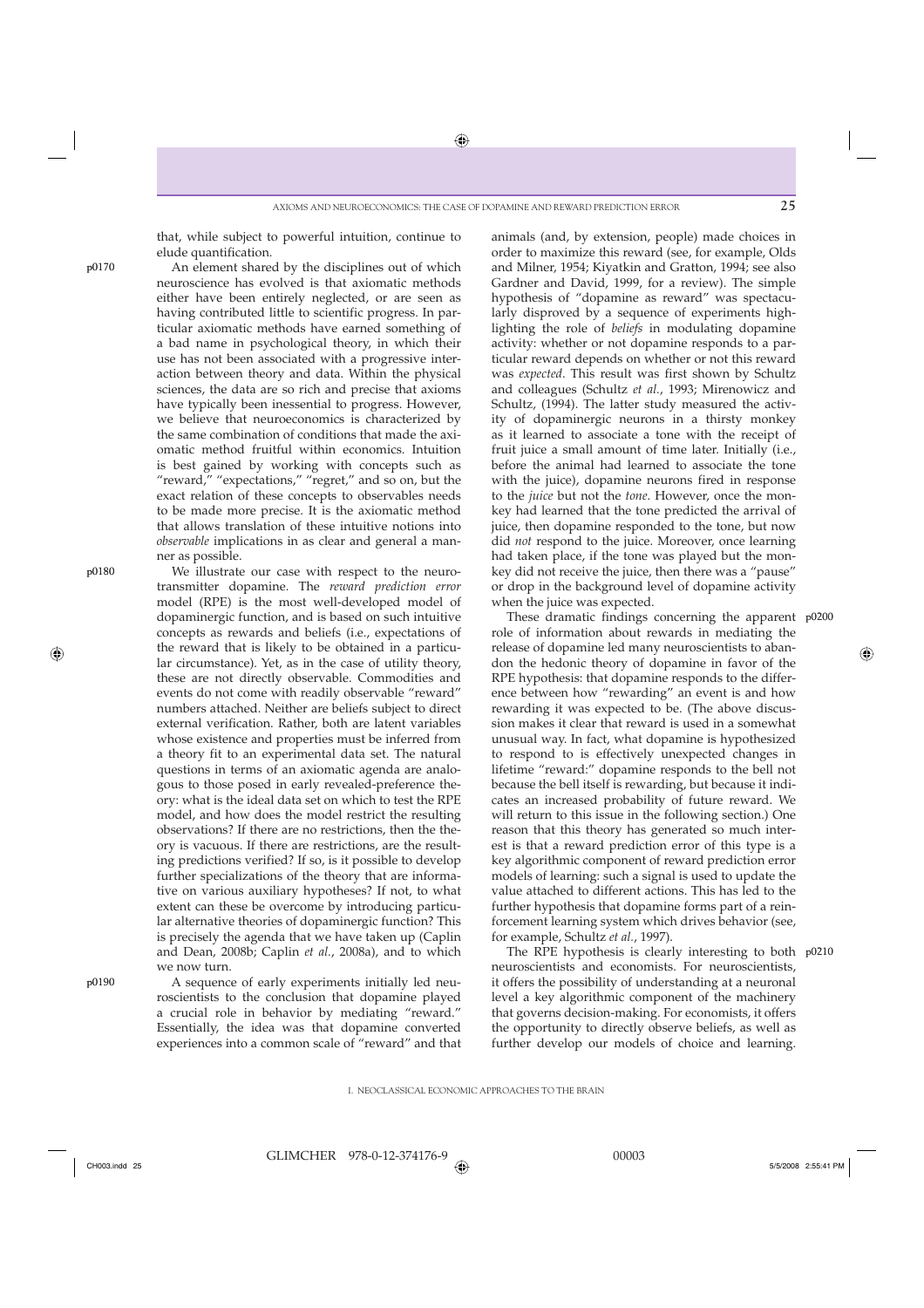⊕

## **26** 3. AXIOMATIC NEUROECONOMICS

However, the RPE hypothesis is far from universally accepted within the neuroscience community. Others (e.g., Zink et al., 2003) claim that dopamine responds to "salience," or how surprising a particular event is. Berridge and Robinson (1998) claim that dopamine encodes "incentive salience," which, while similar to RPE, differentiates between how much something is "wanted" and how much something is "liked." Alternatively, Redgrave and Gurney (2006) think that dopamine has nothing to do with reward processing, but instead plays a role in guiding attention. Developing successful tests of the RPE hypothesis which convince all schools is therefore a "neuroeconomic" project of first-order importance. Developing such tests is complicated by the fact that the RPE model hypothesizes that dopamine responds to the interaction of *two* latent (or unobservable) variables: reward and

- beliefs. Anyone designing a test of the RPE hypothesis must first come up with a solution to this quandary: how can we test whether dopamine responds to changes in things that we cannot directly measure? f0010
- The way that neuroscientists studying dopamine currently solve this latent variable problem is by adding to the original hypothesis further models which relate beliefs and rewards to observable features of the outside world. More specifically, "reward" is usually assumed to be linearly related to some "good thing," such as fruit juice for monkeys, or money for people. Beliefs are usually calibrated using a reward prediction error model. Using this method, for any given experiment, a time series of "reward prediction error" can be generated, which can in turn be correlated with brain activity. This is the approach taken in the majority of studies of dopamine and RPE (see, for example, Montague and Berns, 2002; O'Doherty et al., 2003, 2004; Bayer and Glimcher, 2005; Daw et al., 2006; Bayer *et al.*, 2007; Li *et al.*, 2007). p0220
- We argue that this approach, while providing compelling evidence that dopamine is worthy of further study, is not the best way of testing the dopaminergic hypothesis, for four related reasons. First, it is clear that any test of the RPE model derived in this way must be a joint test of both the RPE hypothesis *and* the proposed relationship between reward, beliefs, and the observable world. For example, the RPE model could be completely accurate, but the way in which beliefs are formed could be very different from that in the proposed model under test. Under these circumstances, the current tests could incorrectly reject the RPE hypothesis. p0230
- Second, such an approach can make it very difficult successfully to compare and contrast different models of dopamine activity, as the models themselves are poorly defined. If, for example, it were found that a p0240



**FIGURE 3.1** Estimated signals generated from simulations from the experiment in Li *et al*. (2005): Taking the experimental design reported in this paper, we simulate an experimental run, and calculate the output of various transforms of the resulting sequence of rewards. The graph shows the path of reward itself, a reward prediction error signal calculated from a reinforcement learning model and a reward prediction error signal calculated with a least-squares model of learning.

certain data set provided more support for the RPE hypothesis than the salience hypothesis, a committed follower of the salience school could claim that the problem is in the definition of reward or salience. Given enough degrees of freedom, such a person could surely come up with a definition of salience which would fit the provided data well. Thus, tests between hypotheses can descend into tests of specific parametric specifications for "salience" or "reward."

 Third, this can lead in practice to tests which do not have a great deal of power to differentiate between different hypotheses. Figure 3.1 shows the path of three different variables calibrated on the experimental design of Li et al. (2007): RPE as calculated by the authors, reward only, and RPE using a least-squares learning rule. It is obvious that these three lines are almost on top of each other. Thus, the fact that calculated RPE is correlated with brain activity is not evidence that such an area is encoding RPE; the RPE signal would also be highly correlated with any brain area which was encoding reward – or indeed one which just kept track of the amount of money available.

 Fourth, the technique usually employed to solve such problems, which is to run statistical "horse races" between different models, is in itself problematic: statistical tests of non-nested models are themselves controversial. The "degrees of freedom" problem discussed above makes it very difficult to discount a particular model, as the model may be adapted so as

p0250

⊕

p0260

I. NEOCLASSICAL ECONOMIC APPROACHES TO THE BRAIN

⊕

GLIMCHER 978-0-12-374176-9 00003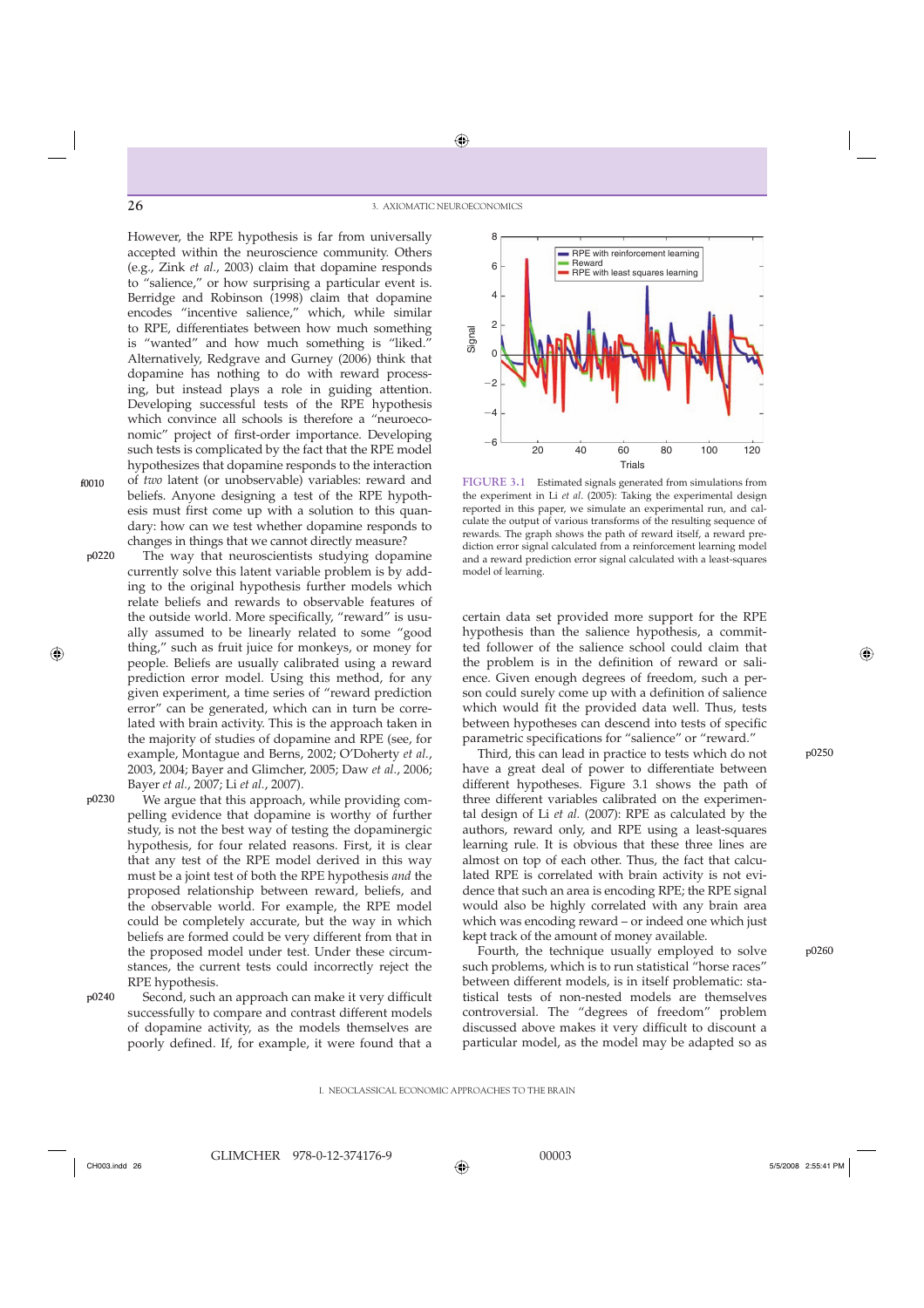#### AXIOMS AND NEUROECONOMICS: THE CASE OF DOPAMINE AND REWARD PREDICTION ERROR

better to fit the specific data. And even if it is shown that a particular model fits better than another, all this tells us is that the model we have is the best fitting of those considered. It doesn't tell us that the model is better than another model that we haven't thought of, or that the data don't deviate from our proposed model in some important, systematic way.

 Because of these problems, we take an alternative, axiomatic approach to modeling RPE. Just as with utility theory, this approach is completely agnostic regarding how latent variables are related to other variables in the outside world. Instead, these variables are identified only in relation to their effect on the object of interest – in this case, dopamine. We ask the following question: Say that there is such a thing as "reward" which people hold with regard to different objects, and "beliefs" (or expectations) which they assign to different circumstances, and dopamine responds to the difference between the two: what are the properties that dopamine activity must obey? In other words, when can we find *some* definition of rewards and some definition of expectation such that dopamine responds to the difference between the two? The resulting theory takes the form of a set of behavioral rules, or axioms, such that the data obey the RPE model if, and only if, these rules are satisfied. The problem of jointly testing the RPE theory and the definition of reward and belief is solved by defining both concepts *within* the theory, and only in relation to dopamine. p0270 p0300 p0310 p0320 p0330 p0340 p0350 p0360 p0370

> Our axioms enable us to characterize the entire class of RPE models in a simple, non-parametric way, therefore boiling the *entire* class of *RPE models* down to its essential characteristics. The axioms tell us exactly what such models imply for a particular data set – nothing more and nothing less. Hence our tests are *weaker* than those proposed in the traditional method of testing the RPE hypothesis described above. We ask only whether there is some way of defining reward and expectations so as to make the RPE model work. The traditional model in addition demands that rewards and beliefs are of a certain parametric form. Our tests form a basic minimal requirement for the RPE model. If the data fail our tests, then there is no way that the RPE model can be right. Put another way, if brain activity is to satisfy any one of the entire class of models that can be tested with the "traditional" approach, it must also satisfy our axioms. If dopaminergic responses are too complicated to be explained by our axioms, then, *a fortiori*, they are too complex to be fit using standard models of reward prediction error learning. Moreover, our approach allows us to perform hierarchical tests of a particular model – starting with the weakest possible formulation, then testing increasingly structured variants to find out

## **BOX 3.1**

## **A GLOSSARY OF TERMS**

**27**

Here, we provide a guide to the terms and symbols used in describing the RPE model and its axiomatic basis:

**Prize:** One of the objects that a decision-maker could potentially receive (e.g. amounts of money, squirts of juice) when uncertainty is resolved.

**Lottery:** A probability distribution over prizes (e.g., 50% chance of winning \$5, 50% chance of losing \$3).

**Support:** The set of prizes that can potentially be received from a lottery (e.g., for the lottery 50% chance of winning \$5, 50% chance of losing \$3, the support is {\$5, \$3}).

**Degenerate lottery:** A lottery with a 100% probability of winning one prize.

 $\epsilon$ : "is a member of" in set notation (e.g.,  $x \in X$ indicates that  $x$  is an element of the set  $X$ , or "New York"  $\in$  "American cities").

: The set of all real numbers.

|: "such that" – for example,  $\{(z, p) | z \in Z, p \in Z\}$  $\Lambda(z)$ } means any *z* and *p* such that *z* is an element of *Z* and *p* is an element of  $\Lambda(z)$ .

 $\rightarrow$ : "mapping to," used to describe a function, so  $f: X \rightarrow Y$  indicates a function *f* which associates with each element in set *X* a unique element in set *Y* .

what the data will support. A final and related point is that it allows for constructive interpretation of failures of the model. By knowing which axiom is violated, we can determine how the model-class must be adjusted to fit the data.

 In order to provide the cleanest possible charac-p0380 terization, we develop the RPE model in the simplest environment in which the concept of a reward prediction error makes sense. The agent is endowed a lottery from which a prize is realized. We observe the dopaminergic response when each possible prize *z* is realized from lottery *p*, as measured by the *dopamine release function*. Many of the mathematical subtleties of the theory that follow derive from the fact that it is not possible to observe dopaminergic responses to prizes that are not in the support of a particular lottery. (Caplin and Dean (2007) covers the case in which lotteries are initially chosen from a set, and relates the reward representation below to the act of choosing.)

I. NEOCLASSICAL ECONOMIC APPROACHES TO THE BRAIN

p0280

⊕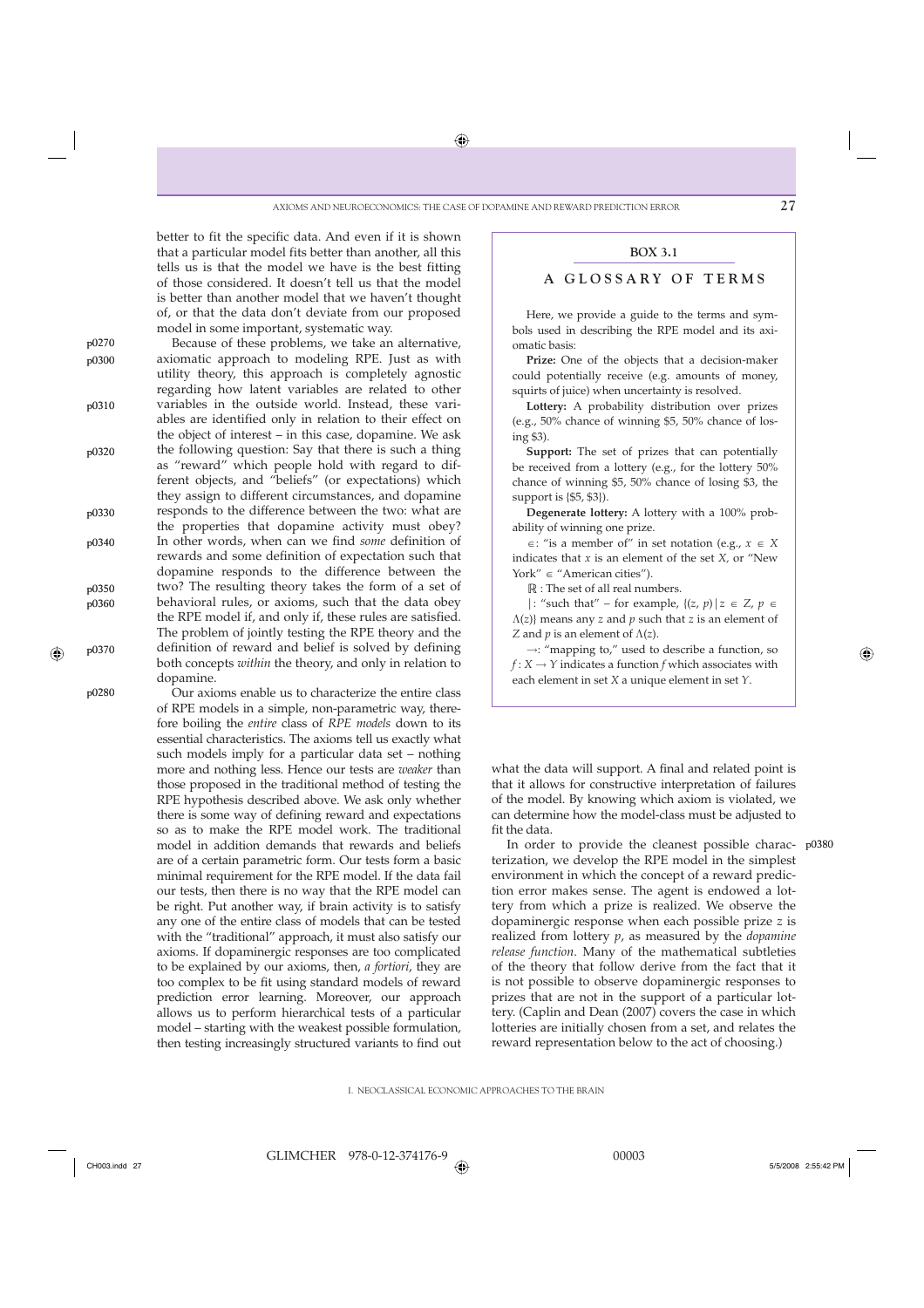$\bigoplus$ 

 **Definition 1**  Def1 p0390

 *The set of prizes is a metric space Z with generic element*   $z \in Z$ . The set of all simple lotteries (lotteries with finite *support*) *over Z is denoted*  $\Lambda$ *, with generic element*  $p \in \Lambda$ *. We define*  $e_z \in \Lambda$  *as the degenerate lottery that assigns probability* 1 *to prize*  $z \in Z$  *and the set*  $\Lambda(z)$  *as all lotteries with z in their support,* 

$$
\Lambda(z) \equiv \{ p \in \Lambda | p_z > 0 \}.
$$

- *The function*  $\delta(z, p)$  *defined on*  $M = \{(z, p) | z \in Z, p \in Z\}$  $\Lambda(z)$  *identifies the dopamine release function,*  $\delta : M \to \mathbb{R}$ . p0400
- The RPE hypothesis hinges on the existence of some definition of "predicted reward" for lotteries and "experienced reward" for prizes which captures all the necessary information to determine dopamine output. In this case, we make the basic rationality assumption that the expected reward of a degenerate lottery is equal to its experienced reward as a prize. (Dean (2007) allows for the reward function to differentiate between realized prizes and the lotteries that yield them with certainty.) Hence the function  $r : \Lambda \to \mathbb{R}$  which defines the expected reward associated with each lottery simultaneously induces the reward function on prizes  $z \in Z$  as  $r(e_z)$ . We define  $r(Z)$  as the set of values taken by the function  $r$  across degenerate lotteries, p0410

$$
r(Z) = \{r(p) \in \mathbb{R} \mid p = e_z, z \in Z\}.
$$

 What follows, then, are our three basic requirements for the DRPE hypothesis. Our first requirement is that there exists some reward function containing all information relevant to dopamine release. We say that the reward function fully summarizes the DRF if this is the case. Our second requirement is that the dopaminergic response should be strictly *higher* for a more rewarding prize than for a less rewarding one. Furthermore, a given prize should lead to a *higher* dopamine response when obtained from a lottery with *lower* predicted reward. Our third and final requirement is that, if expectations are met, the dopaminergic response does not depend on what was expected. If someone knows for sure that he is going to receive a particular prize, then dopamine must record that there is no "reward prediction error," regardless of how good or bad is the prize might be. We refer to this property as "no surprise constancy." These requirements are formalized in the following definition. p0420

#### **Definition 2**  Def2

*A* dopamine release function  $\delta : M \to \mathbb{R}$  admits a *dopaminergic reward prediction error* (*DRPE*) *representation*  p0430

*if there exist a reward function*  $r : \Lambda \to \mathbb{R}$  *and a function*  $E: r(Z) \times r(\Lambda) \rightarrow \mathbb{R}$  that:

*1.* Represent the DRF: given  $(z, p) \in M$ , o0010

$$
\delta(z,p)=E(r(e_z),r(p)).
$$

- *2.* Respect dopaminergic dominance: *E is strictly increasing in its first argument and strictly decreasing in its second argument .*  o0020
- *3. Satisfy* no surprise constancy: *given*  $x, y \in r(Z)$ *,*

$$
E(x, x) = E(y, y).
$$

 We consider this to be the weakest possible form of the RPE hypothesis, in the sense that anyone who believes dopamine encodes an RPE would agree that it must have *at least* these properties. In Caplin and Dean (2007) we consider various refinements, such as the case in which dopamine literally responds to the algebraic difference between experienced and predicted reward (i.e  $\delta(z, p) = F(r(e_z) - r(p)))$ and the case in which predicted reward is the mathematical expectation of experienced rewards (i.e  $r(p) = \sum_{z \in Supp(p)} p(z)r(e_z)$ . Both of these represent much more specific refinements of the DRPE hypothesis.

 It turns out that the main properties of the above model can be captured in three critical axioms for  $\delta$  :  $M \rightarrow \mathbb{R}$ . We illustrate these axioms in Figures 3.2–3.4 for the two-prize case in which the space of lotteries  $\Lambda$  can be represented by a single number: the probability of winning prize 1 (the probability of winning prize 2 must be 1 minus the probability of winning prize 1). This forms the *x* -axis of these figures. We represent the function  $\delta$  (i.e. dopamine activity) using two lines – the dashed line indicates the amount of dopamine released when prize 1 is obtained from each of these lotteries (i.e.  $\delta(z_1, p)$ ), while the solid line represents the amount of dopamine released when prize 2 is obtained from each lottery (i.e.  $\delta(z_2, p)$ ). Note that there are no observations at  $\delta(z_1, 0)$  and  $\delta(z_2, 1)$ , as prize 1 is not in the support of the former, while prize 2 is not in the support of the latter.

 Our first axiom demands that the order on the prize space induced by the DRF is independent of the lottery that the prizes are obtained from. In terms of the graph in Figure 3.2 , if dopaminergic release based on lottery *p* suggests that prize 1 has a higher experienced reward than prize 2, there should be no lottery *p* to which dopaminergic release suggest that prize 2 has a higher experienced reward that prize 1. Figure 3.2 shows a violation of such *Coherent Prize Dominance.* It is intuitive that all such violations must be ruled out

I. NEOCLASSICAL ECONOMIC APPROACHES TO THE BRAIN

GLIMCHER 978-0-12-374176-9 00003

o0030

p0470

p0480

⊕

p0490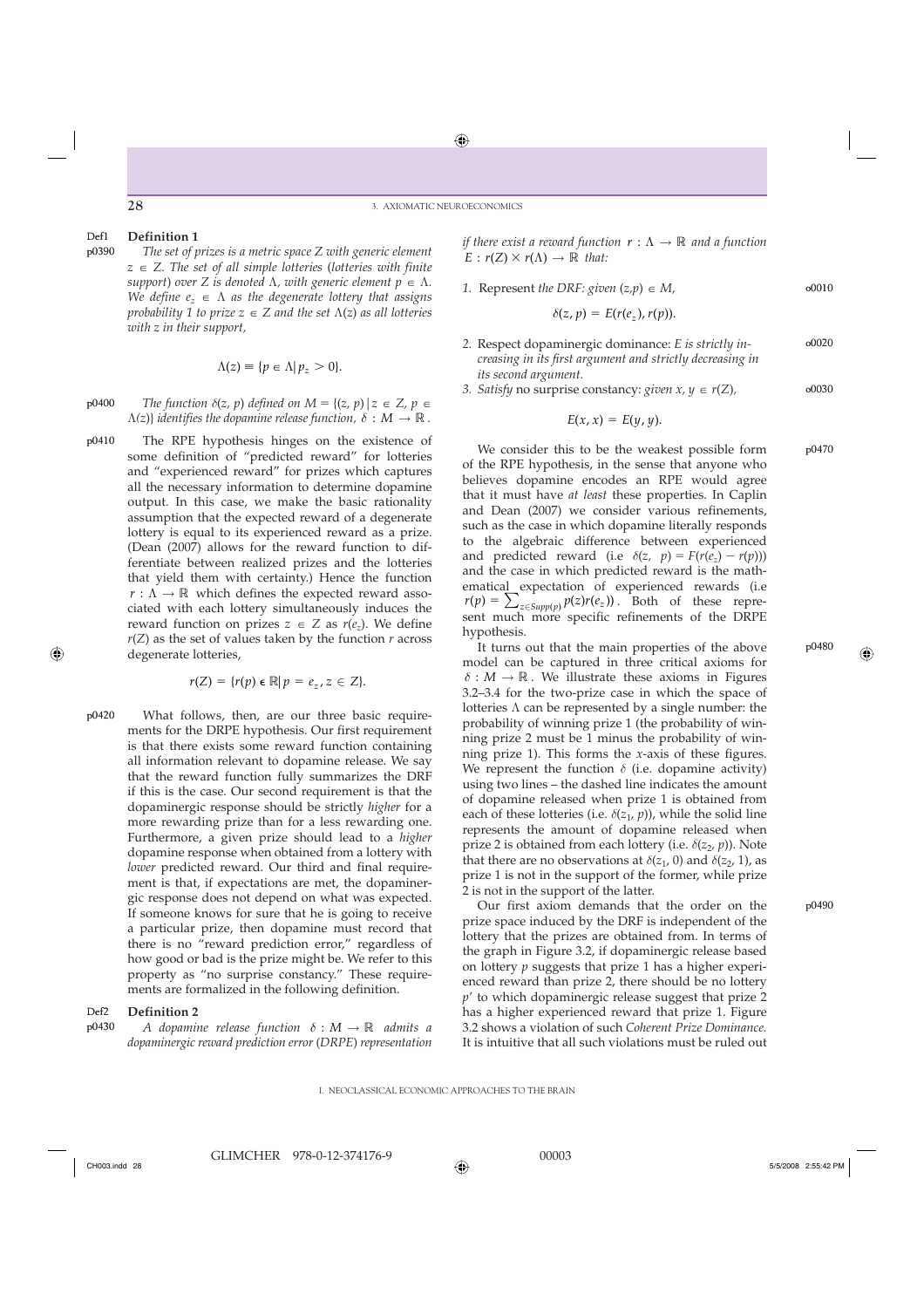

**FIGURE 3.2** A violation of A1: when received from lottery *p,* prize 1 leads to higher dopamine release than does prize 2 indicating that prize 1 has higher experienced reward. This order is reversed when the prizes are realized from lottery  $p'$ , suggesting prize 2 has higher experienced reward. Thus a DRPE representation is impossible.



**FIGURE 3.3** A violation of A2: Looking at prize 1, more dopamine is released when this prize is obtained from p' than when obtained from *p,* suggesting that *p* has a higher predicted reward than  $p'$ . The reverse is true for prize 2, making a DRPE representation impossible.

for a DRPE to be admitted. Our second axiom ensures that the ordering of lotteries by dopamine release is independent of the obtained prize. Figure 3.3 shows a case that contradicts this, in which more dopamine is released when prize 1 is obtained from lottery *p* than when it is obtained from lottery  $p'$ , yet the exact opposite is true for prize 2. Such an observation clearly violates the DRPE hypothesis. Our final axiom deals directly with equivalence among situations in which there is no surprise, a violation of which is recorded in



prize 1 is obtained from its sure thing lottery is higher that that when prize 2 is obtained from its sure thing lottery.

 Figure 3.4 , in which more dopamine is released when prize 2 is obtained from its degenerate lottery (i.e. the lottery which gives prize 2 for sure) than when prize 1 is obtained from its degenerate lottery.

Formally, these axioms can be described as follows: p0500

| <b>Axiom 1 (A1: Coherent Prize Dominance)</b>      | Axml             |
|----------------------------------------------------|------------------|
| Given $(z, p), (z', p'), (z', p), (z, p') \in M$ , | <sub>p0510</sub> |
|                                                    |                  |

| <b>Axiom 2 (A2: Coherent Lottery Dominance)</b>    | A <sub>xm</sub> 2 |
|----------------------------------------------------|-------------------|
| Given $(z, p), (z', p'), (z', p), (z, p') \in M$ , | p0520             |
|                                                    |                   |

$$
\delta(z, p) > \delta(z, p') \Rightarrow \delta(z', p) > \delta(z', p')
$$

 $\delta(z, p) > \delta(z', p) \Rightarrow \delta(z, p') > \delta(z', p')$ 

| Axiom 3 (A3: No Surprise Equivalence)   | Axm <sub>3</sub> |  |
|-----------------------------------------|------------------|--|
| Given $z, z' \in Z$ ,                   | p0530            |  |
| $\delta(z', e_{z'}) = \delta(z, e_{z})$ | f0030            |  |

 These axioms are clearly necessary for any RPE p0540 representation. In general, they are not sufficient (see Caplin *et al.* (2008) for a discussion of why, and what additional axioms are required to ensure an RPE representation). However, it turns out that these three axioms *are* sufficient in the case in which there are only two prizes (i.e.  $|Z| = 2$ ). For a more general treatment of the problem, see Caplin and Dean (2008b) and Caplin *et al.* (2008a).

 Notice how these axioms allow us to perform a p0550 clean, non-parametric test of the RPE hypothesis, without having to specify some auxiliary models for how rewards are related to prizes, and how beliefs (or reward expectations) are formed. The only assumption we make is that the "rewarding nature" of prizes, and

I. NEOCLASSICAL ECONOMIC APPROACHES TO THE BRAIN

GLIMCHER 978-0-12-374176-9 <sup>00003</sup>

**29**

f0040<br>f0020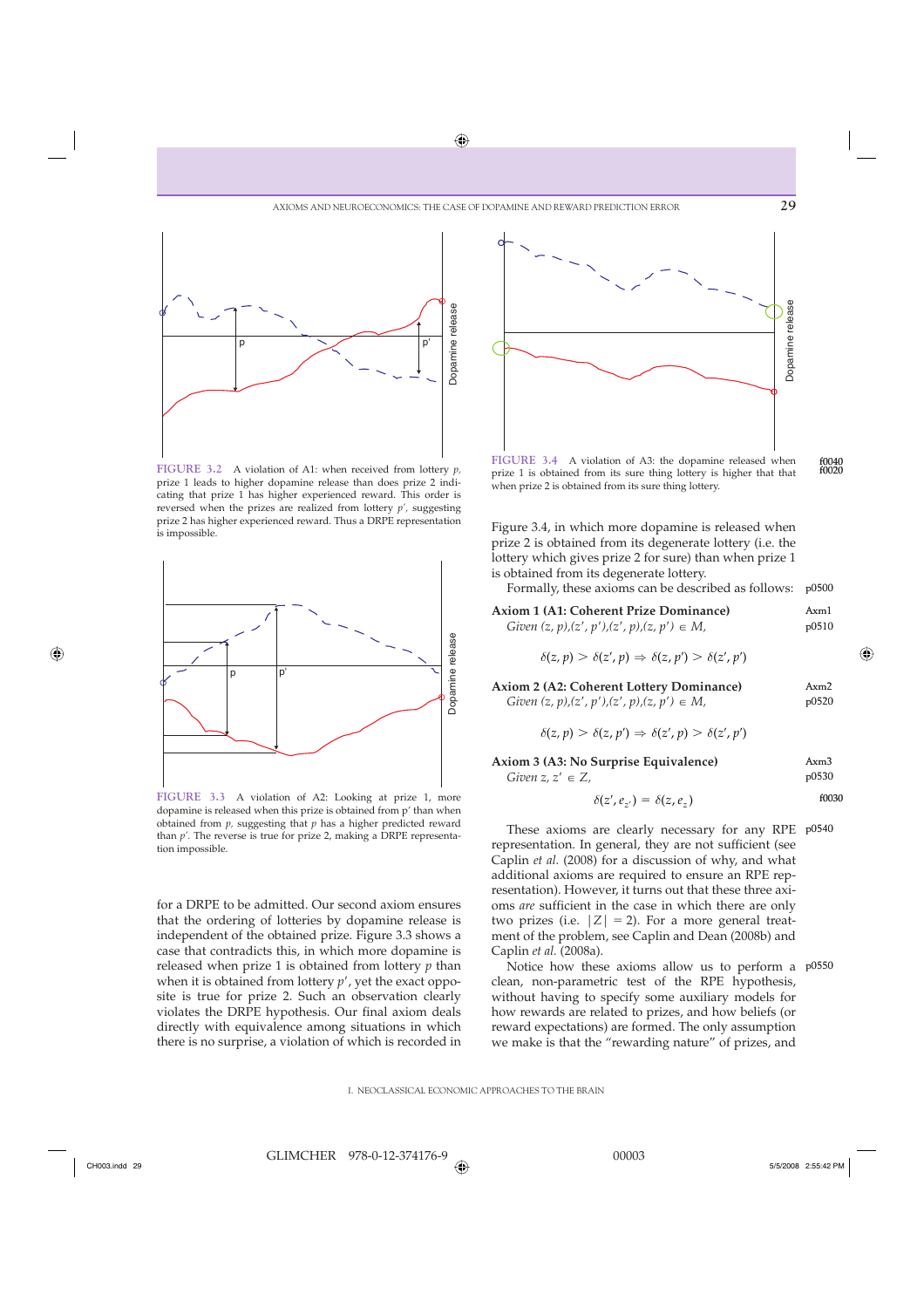the beliefs attached to each lottery, are consistent over time. Our tests allow us to differentiate the RPE model from other models of dopamine activity: while A1–A3 form crucial underpinnings for the RPE hypothesis, they appear inconsistent with alternative hypotheses relating dopamine to salience (e.g. Zink et al., (2003), and to experienced reward (e.g. Olds and Milner, (1954) . Consider two prizes *z* and *z* , and two lotteries, *p*, which gives a 1% chance of winning *z* and a 99% chance of winning *z'*, and *p'* which reverses these two probabilities. It is intuitive that that receiving *z* from *p* would be a very "salient," (or surprising) event, where as receiving  $z'$  would be very unsurprising. Thus a system responding to salience should give higher readings when  $z$  is obtained from  $p$  than when  $z'$  is obtained from *p*. However, this situation is reversed when the two prizes are obtained from  $p'$ . Thus we would expect A1 to fail if dopamine responded to salience. A similar argument shows that A2 would also fail, while A3 would hold, as the salience of getting a prize from a sure-thing lottery should be the same in all cases. With regard to the older theory that dopamine responds only to "experienced reward," this would lead A3 to be violated – different prizes with different reward values would give rise to different dopaminergic responses, even when received from degenerate lotteries.

p0560

⊕

 In Caplin *et al.* (2008a) we describe the methodology by which we test the axioms described above. Essentially, we endow subjects with lotteries with varying probabilities (0, 0.25, 0.5, 0.75, 1) of winning one of two prizes  $(-\$5, \$5)$ . We then observe brain activity using an fMRI scanner when they are informed of what prize they have won for their lottery. We focus on three areas within the brain which are rich in dopamine output: the left and right ventral stratum and the medial prefrontal cortex (MPFC). Within these regions, we functionally select for areas which respond positively to prize value and lottery expected values. While observing these areas is clearly not the same as observing dopamine, other authors (e.g., O'Doherty *et al.*, 2003, 2004; Daw *et al.*, 2006) claim to have found RPE-like signals using a similar technique. The noisy nature of fMRI data does, however, force us to confront the issue of how the continuous and stochastic data available to neuroscientists can be used to test axiomatic models. This is an area greatly in need of systemization. Caplin *et al.* (2008a) take the obvious first step by treating each observation of fMRI activity when some prize *p* is obtained from some lottery *z* as a noisy observation of actual dopamine activity from that event. By repeated sampling of each possible event, we can used standard statistical methods to test whether we can reject the null hypothesis that, for example,  $\delta(p, z) = \delta(q, w)$  against the hypothesis that

 $\delta(p, z) > \delta(q, w)$ . It is these statistical tests to test the axioms that form the basis of our theory.

## **CONCLUSION REMARKS**

s0040

p0570

p0580

⊕

p0590

 While our data are, at present, preliminary, it suggests that we will indeed identify areas of the brain whose activity is in line with the basic RPE model. If confirmed, we can then begin to refine our model of dopamine activity, for example by deepening our understanding of how reward assessments vary with beliefs. In Caplin and Dean (2008a), we illustrate this process with an extreme example in which beliefs must be equal to the mathematical expectation of experienced rewards. A further step is to introduce models of subjective beliefs and learning to the RPE model, a direction of expansion required to capture the hypothesized role of dopamine in the process of reinforcement learning. Once we have completed initial experiments, we intend to use the apparatus to start addressing questions of economic importance. We intend to explore use of dopaminergic measurements to open a new window into the beliefs of players in game theoretic settings and to understand addictive behavior (an endeavor already begun by Bernheim and Rangel, 2004).

 In practical terms, improvements in measurement technology will be vital as we refine our axiomatic model. For that reason we are intrigued by the measurement techniques pioneered by Phillips and colleagues (2003), and others, that are enabling dopaminergic responses to be studied ever more closely in animals. The increased resolution that these techniques makes possible may enable us to shed an axiomatic light on whether or not dopamine neurons are asymmetric in their treatment of positive than negative reward prediction errors, as conjectured by Bayer and Glimcher [2005]. Axiomatically inspired experimentation may also allow progress to be made on whether or not signals of reward surprise may be associated with neurons that are associated with different neurotransmitters, such as serotonin.

 Our axiomatic approach to neuroeconomics forms part of a wider agenda for the incorporation of nonstandard data into economics. Recent advances in experimental techniques have lead to an explosion in the range of data available to those interested in decision-making. This has caused something of a backlash within economics against the use of nonstandard data in general and neuroscientific data in particular. In the impassioned defence of "mindless economics," Gul and Pesendorfer (2008) claim that nonchoice data cannot be used as evidence for or against

I. NEOCLASSICAL ECONOMIC APPROACHES TO THE BRAIN

GLIMCHER 978-0-12-374176-9 00003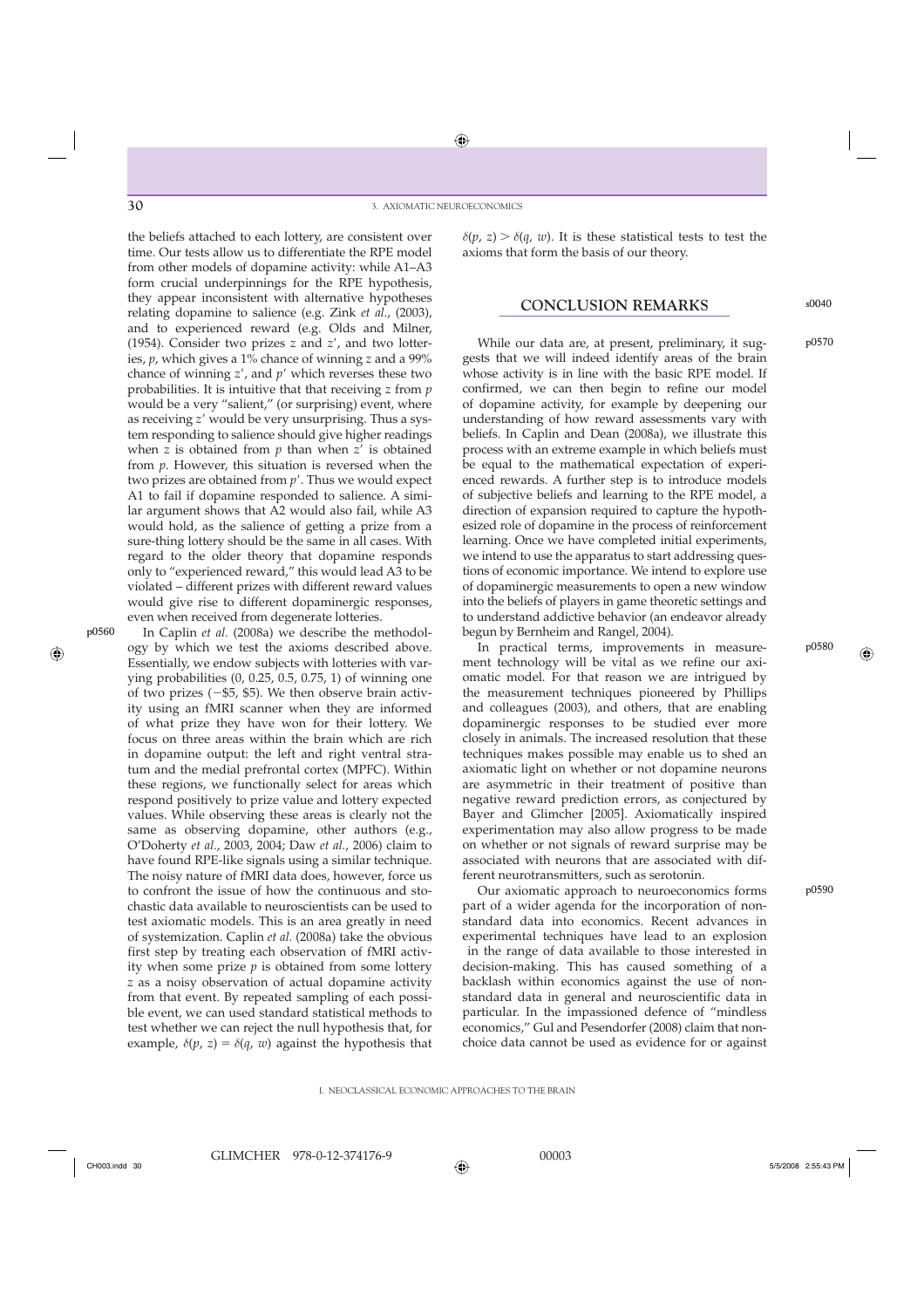#### CONCLUSION REMARKS

economic models, as such models are not designed to explain such observations. By design, our axiomatic approach is immune to such criticisms as it produces models which formally characterize both choice and non-choice data. In a separate sequence of papers, we

apply the same approach to a data set which contains information on how choices change over time (Caplin and Dean, 2008a; Caplin et al., 2008b). We show how this expanded data set can give insight into the process of information search and choice.

p0600

 Ideally, an expanded conception of the reach of the axiomatic methodology will not only open new directions for neuroeconomic research, but also connect the discipline more firmly with other advances in the understanding of the process of choice, and the behaviors that result.

## **References**

- Allais, M. (1953). Le comportement de l'homme rationnel devent de risque: critique des postulates et axiomes de l'ecole Americaine . Econometrica 21, 503-546.
- Bayer, H. and Glimcher, P. (2005). Midbrain dopamine neurons encode a quantitative reward prediction error signal . *Neuron* 47 ,  $129 - 141$ .
- Bayer, H., Lau, B., and Glimcher, P. (2007). Statistics of midbrain dopamine neuron spike trains in the awake primate. *J. Neurophysiol.* 98, 1428-1439.
- Berridge, K.C. and Robinson, T.E. (1998). What is the role of dopamine in reward: hedonic impact, reward learning, or incentive salience? *Brain Res. Rev.* 28, 309-369.
- Bernheim, B.D. and Rangel, A. (2004). Addiction and cue-triggered decision processes. Am. Econ. Rev. 94, 1558-1590.
- Caplin, A. and Dean, M. (2008a). *The choice process*. Mimeo, New York University.
- Caplin, A. and Dean, M. (2008b). Dopamine, reward prediction error, and economics . *Q. J. Economics* 124 , (in press).
- Caplin, A., Dean, M., Glimcher, P., and Rutledge, R. (2008a). *Dopamine and reward prediction error: theory and evidence* . Working Paper, New York University.
- Caplin, A., Dean, M., and Martin, D. (2008b). *The choice process:* experimental evidence. Mimeo, New York University.
- Daw, N., O'Doherty, J.P., Dayan, P. et al. (2006). Polar exploration: cortical substrates for exploratory decisions in humans . *Nature* 441, 876-879.
- Dean, M. (2008). *Generalized reward prediction error models*. Mimeo, New York University .
- Ellsberg, D. (1961). Risk, ambiguity and the savage axioms. Q. J. *Economics* 75 , 643 – 669 .
- Gardner, E. and David, J. (1999). The neurobiology of chemical addiction. In: J. Elster and O.-J. Skog (eds), *Getting Hooked: Rationality and Addiction* . Cambridge : Cambridge University Press, pp. 93-115.
- Gilboa, I. and Schmeidler, D. (1989). Maxmin expected utility with a non-unique prior. *J. Math. Econ.* 18, 14-153.
- Gul, F. (1991). A theory of disappointment aversion. *Econometrica* 59, 667-686
- Gul, F. and Pesendorfer, W. (2008). The case for mindless economics. In: A. Caplin and A. Schotter (eds), *Handbook of Economic Methodology, Vol. 1, Perspectives on the Future of Economics: Positive*  and Normative Foundations. Oxford: Oxford University Press, pp.  $3 - 40.$
- Kahneman, D. and Tversky, A. (1973). On the psychology of prediction . *Psychol. Rev.* 80 , 237 – 25l .
- Kreps, D.M. and Porteus, E.L. (1979). Dynamic choice theory and dynamic programming. *Econometrica* 47(1), 91-100.
- Kiyatkin, E.A. and Gratton, A. (1994). Electrochemical monitoring of extracellular dopamine in nucleus accumbens of rats leverpressing for food. Brain Res. 652, 225-234.
- Li, J., McClure, S.M., King-Casas, B., and Montague, P.R. (2007). Policy adjustment in a dynamic economic game. *PlosONE* 1(1), e103.
- Lucas, R. (1971). Asset prices in exchange economy. *Econometrica* 46(6), 1429-1445.
- Mirenowicz, J. and Schultz, W. (1994). Importance of unpredictability for reward responses in primate dopamine neurons. *J. Neurophysiol.* 72(2), 1024-1027.
- Montague, P.R. and Berns, G.S. (2002). Neural economics and the biological substrates of valuation. *Neuron* 36, 265-284.
- Olds, J. and Milner, P. (1954). Positive reinforcement produced by electrical stimulation of septal area and other regions of rat brain. *J. Comp. Physiol. Psychol.* 47, 419-427.
- O'Doherty, J., Dayan, P., Friston, K.J. et al. (2003). Temporal difference models account and reward-related learning in the human brain. *Neuron* 38, 329-337.
- O'Doherty, J., Dayan, P., Schultz, J. *et al.* (2004). Dissociable roles of ventral and dorsal striatum in instrumental conditioning . *Science* 304 , 452 – 454 .
- Phillips, P.E., Stuber, G.D., Heien, M.L. et al. (2003). Subsecond dopamine release promotes cocaine seeking. *Nature* 422(6932), 614 – 618.
- Pratt, J. (1964). Risk aversion in the small and the large. *Econometrica* 32, 122-136
- Quiggin, J. (1982). A theory of anticipated utility. J. Econ. Behav. Org. 3 , 323 – 343 .
- Redgrave, P. and Gurney, K.N. (2006). The short-latency dopamine signal: a role in discovering novel actions? *Nat. Rev. Neurosci.* 7, 967-975.
- Samuelson, P. (1938). A note on the pure theory of consumer's behavior. *Economica* 5, 61-71.
- Schmeidler, D. (1982). Subjective probability without additivity. Working Paper, The Foerder Institute for Economic Research, Tel Aviv University.
- Schultz, W., Apicella, P., and Ljungberg, T. (1993). Responses of monkey dopamine neurons to reward and conditioned stimuli during successive steps of learning a delayed response task . *J. Neurosci.* 13 , 900 – 913 .
- Schultz, W., Dayan, P., and Montague, P.R. (1997). A neural substrate of prediction and reward. *Science* 275, 1593-1599.
- Von Neumann, J. and Morgenstern, O. (1944). *Theory of Games and Economic Behavior,* 1953 edn. Princeton, NJ: Princeton University Press .
- Zink, C.F., Pagnoni, G., Martin, M.E. et al. (2003). Human striatal response to salient nonrewarding stimuli. *J. Neurosci.* 23, 8092-8097

I. NEOCLASSICAL ECONOMIC APPROACHES TO THE BRAIN

GLIMCHER 978-0-12-374176-9 ( $\bigoplus$ 

⊕

### **31**

s0050 p0610